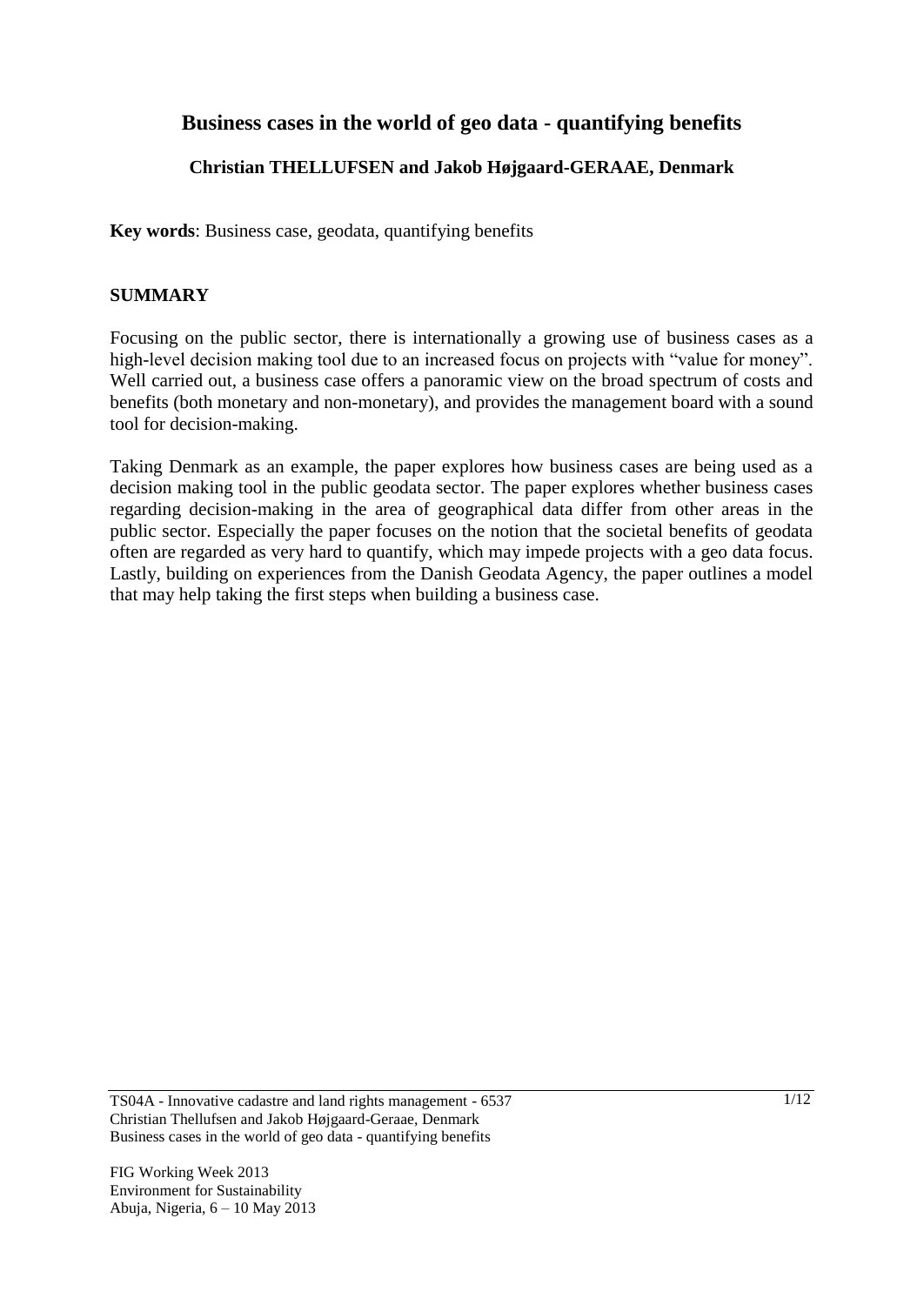# **Business cases in the world of geo data - quantifying benefits**

# **Christian THELLUFSEN and Jakob Højgaard-GERAAE, Denmark**

## **1. INTRODUCTION**

Focusing on the public sector, there is internationally a growing use of business cases as a high-level decision making tool due to an increased focus on projects with "value for money". Well carried out, a business case offers a panoramic view on the broad spectrum of costs and benefits(both monetary and non-monetary), and provides the management board with a sound tool for decision-making.

Taking Denmark as an example, the paper explores how business cases are being used as a decision making tool in the public geodata sector. The paper explores whether business cases regarding decision-making in the area of geographical data differ from other areas in the public sector. Especially the paper focuses on the notion that the societal benefits of geodata often are regarded as very hard to quantify, which may impede projects with a geo data focus. Lastly, building on experiences from the Danish Geodata Agency, the paper outlines a model that may help taking the first steps when building a business case.

### **2. WHAT IS A BUSINESS CASE?**

In general, a business case is a document accounting for the conditions that motivates the need for changes in a company or organisation, e.g. organisational changes, strategy changes or the importation of new technology. Typically, a business case firstly display precise arguments for a change or the implementation of a project, followed by the problems and costs the changes will cause, plus an assessment of the benefits - both monetary and nonmonetary (Bukh and Ehlers 2005).

Even though the focus of a business case is both monetary and non-monetary, a business case is most often synonymous with a "financial case". As a rule, business cases focuses also mostly on decisions regarding investments and especially the return of the investment. However, more seldom business cases are also used for projects regarding strategic planning where the focus is to identify risks, different scenarios, or evaluate alliances and partnerships (Bukh and Ehlers 2005).

Regarding the structure of a business case, no universal model exists. However, a business case in general is build from five elements (Bukh and Ehlers 2005):

- Introduction and overview
- Presumptions and methods
- Meaning for the business
- Sensitivity analysis and risk
- Conclusion and recommendations

TS04A - Innovative cadastre and land rights management - 6537 Christian Thellufsen and Jakob Højgaard-Geraae, Denmark Business cases in the world of geo data - quantifying benefits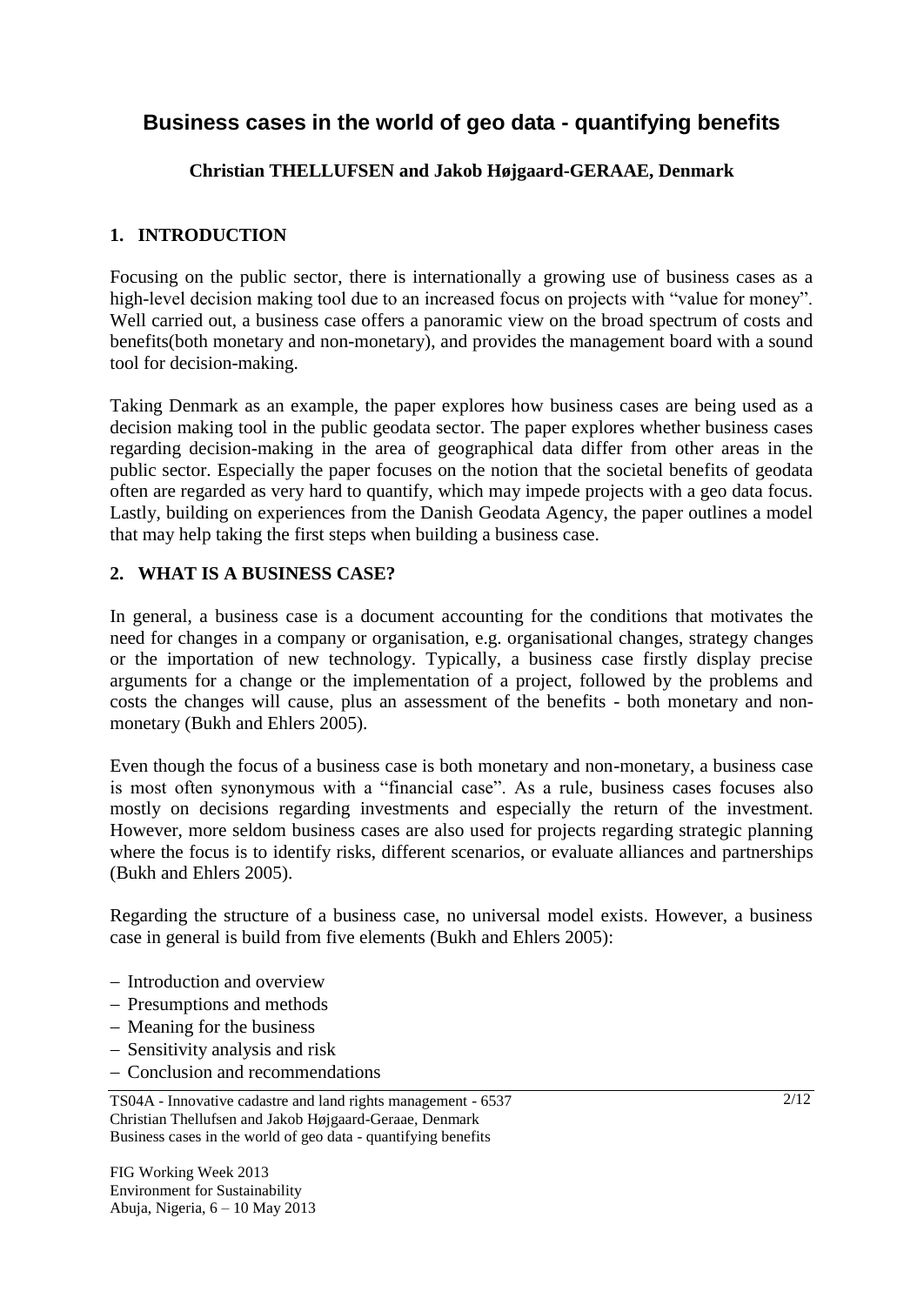### **3. THE BUSINESS CASE-MODEL IN THE DANISH PUBLIC SECTOR**

Today, business cases are used more and more in the Danish public sector, especially within the sector of digitisation. In fact it is often a demand for the acceptance of bigger investments within this sector. A circular from 2008 hence states that IT-projects with a budget above  $€1.5m$  must compose a business case, while it is urged that also projects with smaller budgets compose business cases. The circular states that one of two models must be used. The below sections shortly will go through the newest model.

Firstly, the model should clearly illustrate the primary objects of the project - efficiency, higher level of quality or implementation of international legislation. With the business casemodel the decision makers are able to see, when projects are motivated by an economic potential (and consequently provides a positive business case), and when there are other arguments for initiating and implementing it-projects. (Danish Agency for Digitisation 2012)

Secondly, the model put an increased focus on profit realisation by systematising opportunities for follow up on the project benefits. The model is therefore tied to a financial part that gives an opportunity to follow the resource consumption and not least where in the processes the individual benefits are to be realised. (Danish Agency for Digitisation 2012)

Thirdly, the business case model ensures a more systematic focus on benefits which can not directly be evaluated in budgetary effects. In this manner, the new business case model can handle multiple profit types and systematically compare these. (Danish Agency for Digitisation 2012)

The business case model for IT-projects often requires a significant degree of involvement of stakeholders from outside the project. An example could be the need seek contributions to the completion of the model with a central finance function or similar. This ensures a continuous solid focus on the project's financial management and coordination with the decision makers, project owner and other stakeholders. (Danish Agency for Digitisation 2012)

In addition, a series of terms that are mainly related to the decision-makers are introduced (Danish Agency for Digitisation 2012);

#### **Net present value:**

States the sum of the project's costs and benefits over a predefined period - discounted to present value. A positive, discounted value is the target of a positive business case. The project is profitable at a net present value above 0.

#### **Internal rate of return:**

Indicates the percentage return for the project. Investments are generally valued a rate of 5 % annually, which means that if a project generates more than 5 % annually, then the internal rate of return is sufficient to initiate the project.

TS04A - Innovative cadastre and land rights management - 6537 Christian Thellufsen and Jakob Højgaard-Geraae, Denmark Business cases in the world of geo data - quantifying benefits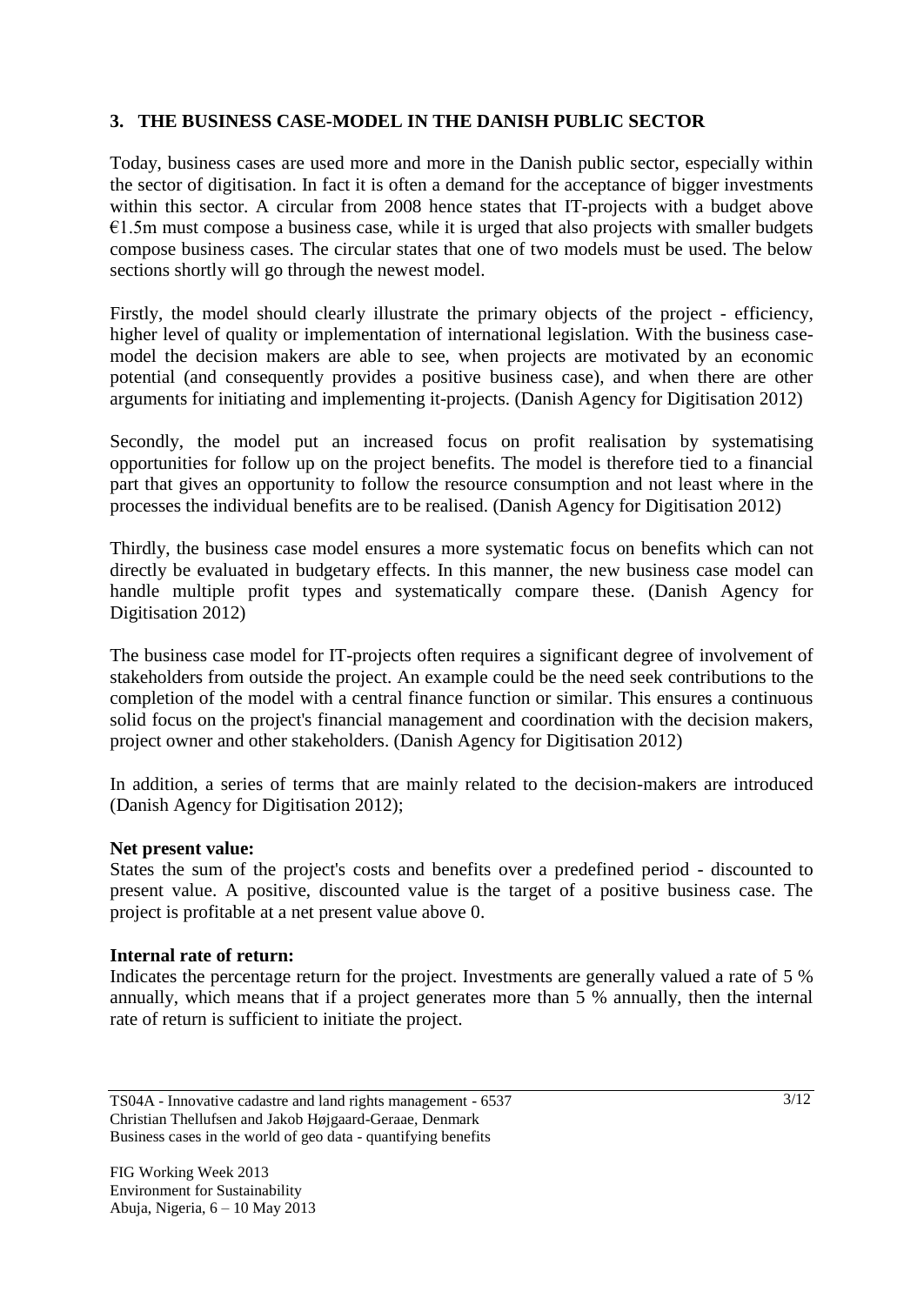### **Risk Adjustment:**

The business case model for IT projects contains a number of variables for correction of risks. These risks can have both positive and negative effect on the overall project economy - both in relation to net present value and the internal interest. It is therefore particularly interesting to focus on the effects of the specified risks and continually assess whether they are handled properly.

# **3.1 The general use of business cases in the geodata sector**

The model shown above leaves narrow frames on the building of business cases in the Danish public sector. This makes the variation in business cases from the geodata sector quite small at first glance. This is due to the fact, that sub-elements in the businesscases naturally will be the same. At a second glance it turns out that that variety does exist. In one of the examples below there is a duty to provide a business case and in the other the budget is so small, that the project can be initiated without it.

The examples below outline two different business cases, focusing on the elements they consist of.

# 3.1.1 Geo-referencing buildings

In 2009, the Danish Enterprises and Construction Authority prepared a business case that would identify whether it could be worthwhile to implement a project that on one hand secured a geographical reference for all dwelling buildings in Denmark and on the other hand, developed an IT infrastructure that could show the result on the basis of a cadastral map.

Besides providing the opportunity to make geographic referencing to buildings one of the aims with the project was to develop an IT-based environment that could streamline existing workflows, and consequently reduce the need of resources. The project was estimated to have a project budget of approx.  $\epsilon$  2.5m, which triggered the obligation to provide a business case.

The business case was prepared under the regulations that the public sector underlies. To meet the requirements from the above mentioned circular, the business case was made with the following elements:

- Solution Description
- Business consequences
- Implementation and follow-up
- Ownership

The business case contained all the elements from the above-mentioned circular. It was thus possible to identify the objects, it was setting the economy of the project (costs and benefits) and it was specifying the benefits that weren't immediately possible to quantify.

In addition, the business case also handled the three terms NPV, internal rate of return and a description of how the risk adjustment is being performed.

TS04A - Innovative cadastre and land rights management - 6537 Christian Thellufsen and Jakob Højgaard-Geraae, Denmark Business cases in the world of geo data - quantifying benefits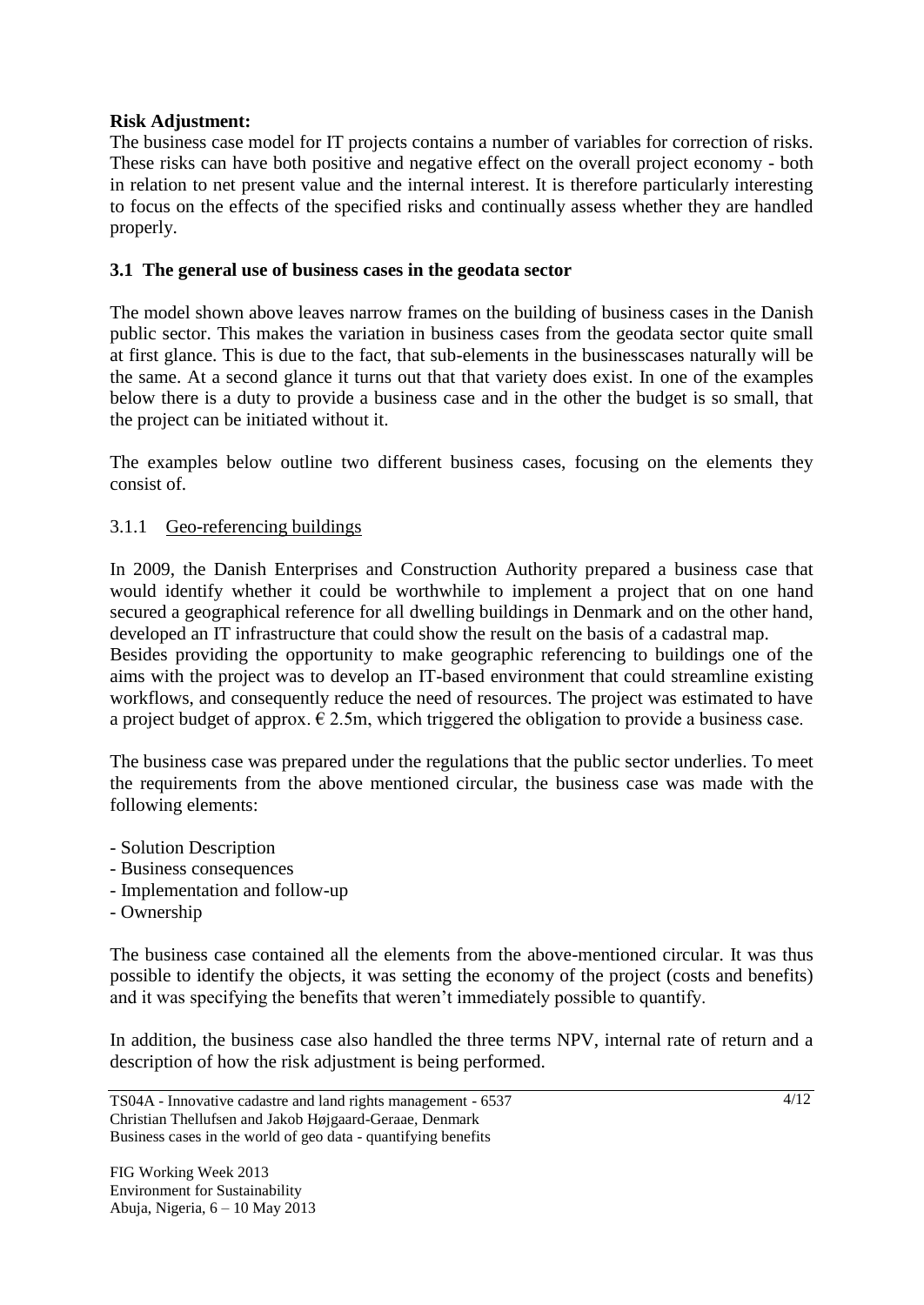The mean to pursue the objects was to create a more efficient IT-system, to create standardised data formats and to centralise the storage ofd data. All in all the business case indicated that this would result in a calculated benefit of efficiency around  $\epsilon$  350.000 each year compared to the status quo.

|                                                     | Ar 0                    | Ar 1             | Ar $2$                  | Ar <sub>3</sub>  | Ar $4$           | Ar 5                                     |
|-----------------------------------------------------|-------------------------|------------------|-------------------------|------------------|------------------|------------------------------------------|
| <b>OMKOSTNINGER:</b>                                |                         |                  |                         |                  |                  |                                          |
| Forretningsmæssige investeringer:                   |                         |                  |                         |                  |                  |                                          |
| Proces des ign                                      |                         | 0                | $\overline{\mathbf{0}}$ | $\overline{0}$   | $\overline{0}$   |                                          |
| Andre forretnings mæssige investeringer             | ö<br>0                  | 0                | 0                       | 0                | $\circ$          | $\overline{0}$<br>$\circ$                |
| Forretningsmæssige investeringer total              | 0                       | ō                | $\overline{0}$          | $\overline{0}$   | $\overline{0}$   | $\overline{o}$                           |
| It-investeringer:                                   |                         |                  |                         |                  |                  |                                          |
| <b>BG-k</b> omponent                                | 1.200                   | 0                | ٥                       | 0                | 0                | $\circ$                                  |
| Kortvindue til BBR-klient                           | 500                     | O.               | $\overline{0}$          | $\overline{0}$   | $\overline{0}$   | $\overline{0}$                           |
| It-investeringer total                              | 1.700                   | 0                | о                       | 0                | о                | 0                                        |
| Øgede forretningsmæssige driftsomkostninger         |                         |                  |                         |                  |                  |                                          |
| Lønomk ostninger                                    | 500                     | o                | $\overline{0}$          | $\overline{0}$   | $\overline{0}$   | $\overset{\text{\normalsize{0}}}{\dots}$ |
| Omkostninger til materialer og eksterne services    | $\ddot{\phantom{0}}$    | $\overline{0}$   | $\overline{0}$          | $\overline{0}$   | $\overline{0}$   | $\overline{0}$                           |
| Andre forretningsmæssige driftsomkostninger         | 0                       | $\overline{0}$   | $\overline{\mathbf{0}}$ | $\Omega$         | o                | $\Omega$                                 |
| Øgede forretningsmæssige driftsomkostninger total   | 500                     | $\boldsymbol{0}$ | $\boldsymbol{0}$        | $\boldsymbol{0}$ | $\boldsymbol{o}$ | $\boldsymbol{o}$                         |
| Øgede it-driftsomkostninger                         |                         |                  |                         |                  |                  |                                          |
| BG-k ompont - drift og veligehold                   | 0                       | 240              | 240                     | 240              | 240              | 240                                      |
| Andre it-driftsomkostninger                         | $\overline{\mathbf{0}}$ | ö                | ö                       |                  |                  | $\circ$                                  |
| Øgede it-driftsomkostninger total                   | 0                       | 240              | 240                     | 240              | 240              | 240                                      |
| <b>OMKOSTNINGER TOTAL</b>                           | 2.200                   | 240              | 240                     | 240              | 240              | 240                                      |
| ØKONOMISKE GEVINSTER:                               |                         |                  |                         |                  |                  |                                          |
| Forretningsmæssige gevinster:                       |                         |                  |                         |                  |                  |                                          |
| Besparels e på den komplekse del af geokodningen    | 0                       | 4.000            | 4.000                   | 4.000            | 4.000            | 4.000                                    |
| Besparels e på data sammens tilling og konvertering | O.                      | 1.500            | 1.500                   | 1.500            | 1.500            | 1.500                                    |
| Besparels e på udvikling af nye systemer            | o                       | 300              | 300                     | 300              | 300              | 300                                      |
| Forretningsmæssige gevinster total                  | 0                       | 5.800            | 5.800                   | 5.800            | 5.800            | 5.800                                    |
| It-gevinster:                                       |                         |                  |                         |                  |                  |                                          |
| Besparels er på systemvedligehold                   | 0                       | 100              | 100                     | 100              | 100              | 100                                      |
| Andre it-drifts besparels er                        | o                       | о                | ю                       | Ю                | 0                | 0                                        |
| It-gevinster total                                  | $\boldsymbol{o}$        | 100              | 100                     | 100              | 100              | 100                                      |
| ØKONOMISKE GEVINSTER TOTAL                          | 0                       | 5.900            | 5.900                   | 5.900            | 5.900            | 5.900                                    |
| PENGESTRØM TOTAL                                    | $-2.200$                | 5.660            | 5.660                   | 5.660            | 5.660            | 5.660                                    |

**Picture 1: A typical chart in a business case - here we see the cash flow chart**

To work as a tool for obtaining approval from the decision makers to initiate a project, it is important to emphasize the elements of the business case that supports the initiation. In this case it was rather easy to identify the supporting elements – increased efficiency and therefore a need for fewer resources.

That meant that a number of quantitative benefits were being demonstrated to make the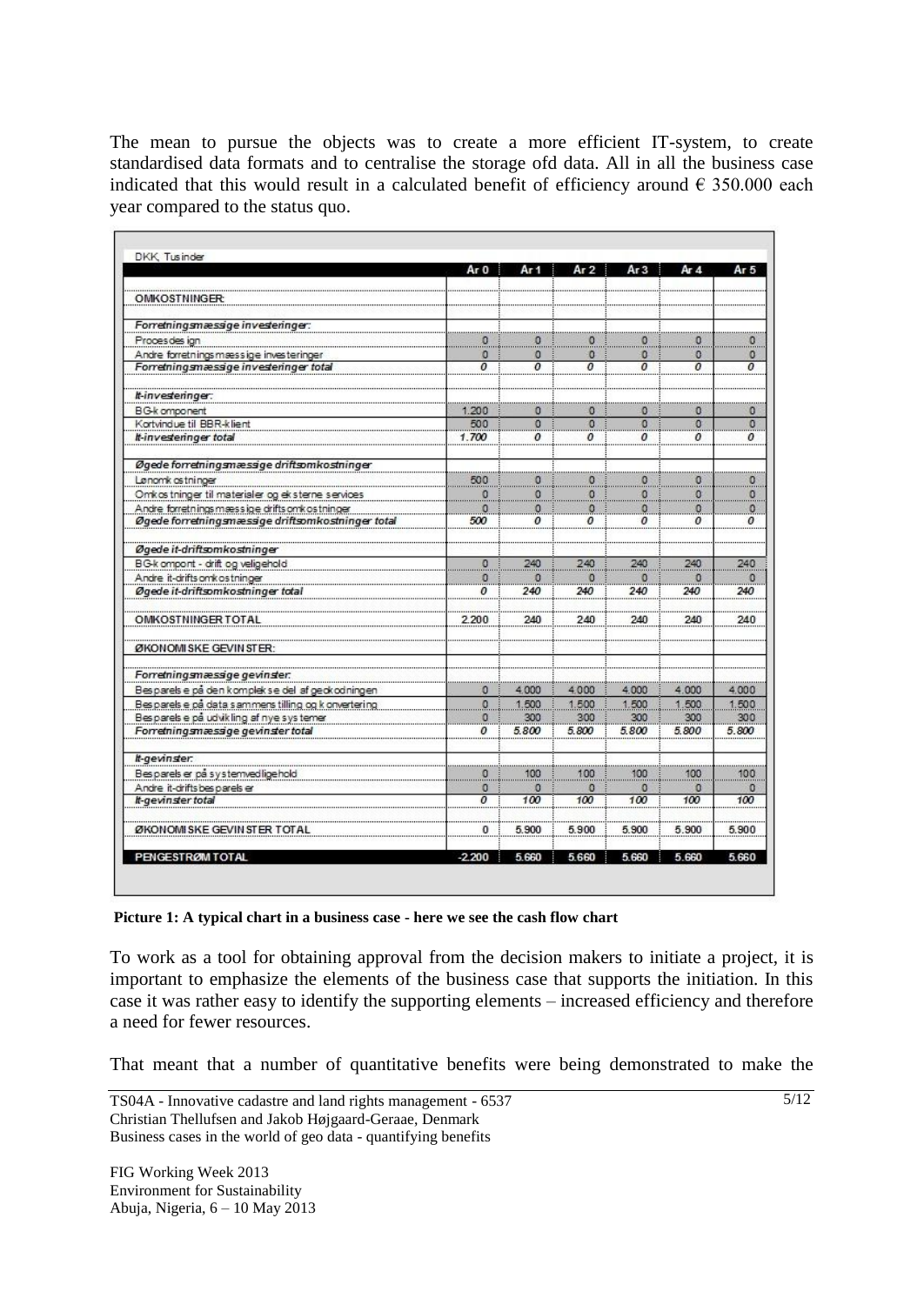decision makers convinced that the initiation and follow-through of the project should be performed. The benefits primarily regarded deductions in IT-expenses and FTE<sup>1</sup>.

At the same time a few qualitative benefits were mentioned. It was benefits like "open interface" and "More flexible access to the underlying data via open interface and web services". These weren't quantified further in the business case.

So in this case it was pretty much straight forward to build the right business case. The expenses were outlined, the benefits were outlined and the recommendation then was made after simple mathematics.

#### 3.1.2 Modernisation of the cadastral archives (the MAMA-project)

Another project from the geodata sector, where a business case was used, is the project "Modernisation of the cadastral Archives" initiated in the Danish National Survey and Cadastre (now the Danish Geodata Agency) in 2012. The implementation of the project meant that approximately 3000 shelf-meters with analogue archives were to be digitised (scanned and assigned with metadata) and a web application that would allow access to the scanned archive were to be developed.

The project had several objects which differed a lot. On one hand an object was to secure the information in the cadastral archives as they were vulnerable to flooding, fire, wearing etc. Another purpose with the digitisation was to streamline the workflows associated with the cadastral archive which included a lot of time-consuming, manual work (and then reduce the costs to maintain the services from the archive). Finally, it was an object to ensure easier access to the information in the archive while knowledge of the contents wished to be anchored wider among the users of the archive.

The circular that outlines the frames for the preparation of business cases is aimed at IT projects with a budget over  $\epsilon$  1.5m. The MAMA-project had an IT budget significantly below this, and for that reason there were of a certain degree of freedom in the choice of a model for a business case. In fact there would be no formal demand of a business case prior to initiating the project. Nevertheless elements from the business case model were chosen as a tool to support the decision-makers – with a strong focus on the net present value (NPV).

A subset of the benefits consisted of e.g. "an improved digital expression" or similar. Benefits that aren't easy to quantify, but the project group set as a goal that they should make an effort to get all the benefits quantified. This was due to the fact that it was a costly project and there was a need to include all benefits in the financial part of the business case, see section 5.

Along with the strong focus on the NPV, several alternative solutions on how the intended objects could be achieved were outlined. The idea was that the decision-makers should be able to make their decision on the project in the light of both the level of investment, return of

TS04A - Innovative cadastre and land rights management - 6537 Christian Thellufsen and Jakob Højgaard-Geraae, Denmark Business cases in the world of geo data - quantifying benefits

 $\overline{a}$  $1$  Full-time equivalent (FTE) is a unit that indicates the workload of an employed person (or student) in a way that makes workloads comparable across various contexts.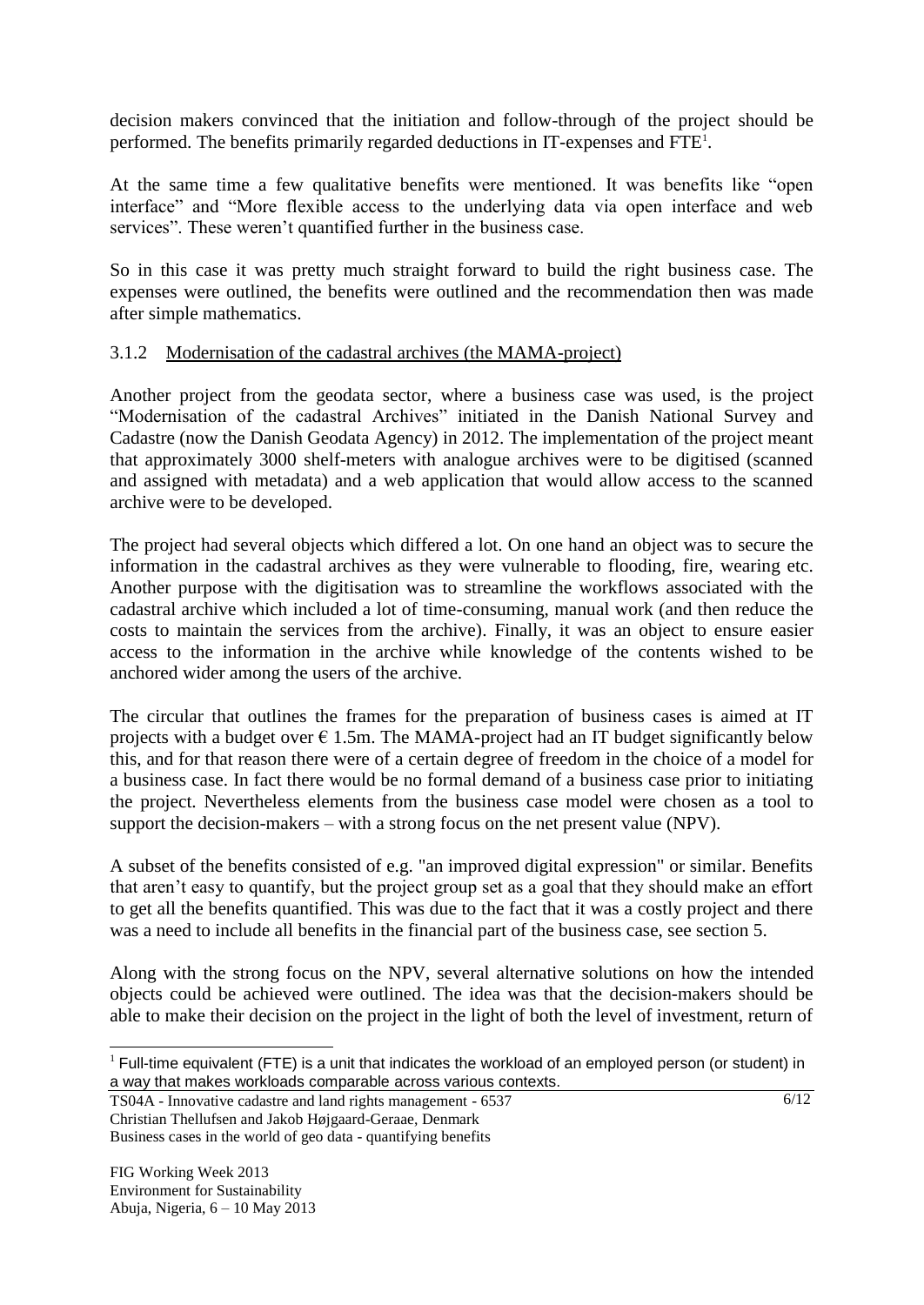investment and the degree of achievement of objectives. In that sense the business case itself did not consider which solution would be the best. This assessment was taken separately by the project group. A recommendation and the business case were subsequently handed to the decision makers.

Below is shown a chart that indicates how fast benefits in six various scenarios would make the investment worth while. This was good tool to make a graphical representation of the result of the benefits.



**Picture 2: Chart showing how fast various scenarios will make an overall profit**

In this case scenario 4 were recommend (the green line). The choice would mean high costs in the implementation phase, but the benefits gave a quick return of investment.

### **4. IS THE GEO-DATA SECTOR DIFFERENT FROM OTHER SECTORS?**

The examples in the previous chapter show the use of the model for business cases in the Danish public sector in various ways. In one case the size of the project budget automatically triggered a duty to present a business case according to the rules and frames that exists in the Danish state. The second case shows a project economy so small that the duty to prepare a business case is absent. Despite the fact that only one of the projects demanded a business case before initiation we see that the business case model is used in both of them – although in different ways.

The fact that the projects are carried out in the public sector means that there basically cannot be a big difference in how business cases are built in the geodata sector. When preparing a "full" business case it contains the elements that are needed. This will be the case in all parts of the public sector.

TS04A - Innovative cadastre and land rights management - 6537 Christian Thellufsen and Jakob Højgaard-Geraae, Denmark Business cases in the world of geo data - quantifying benefits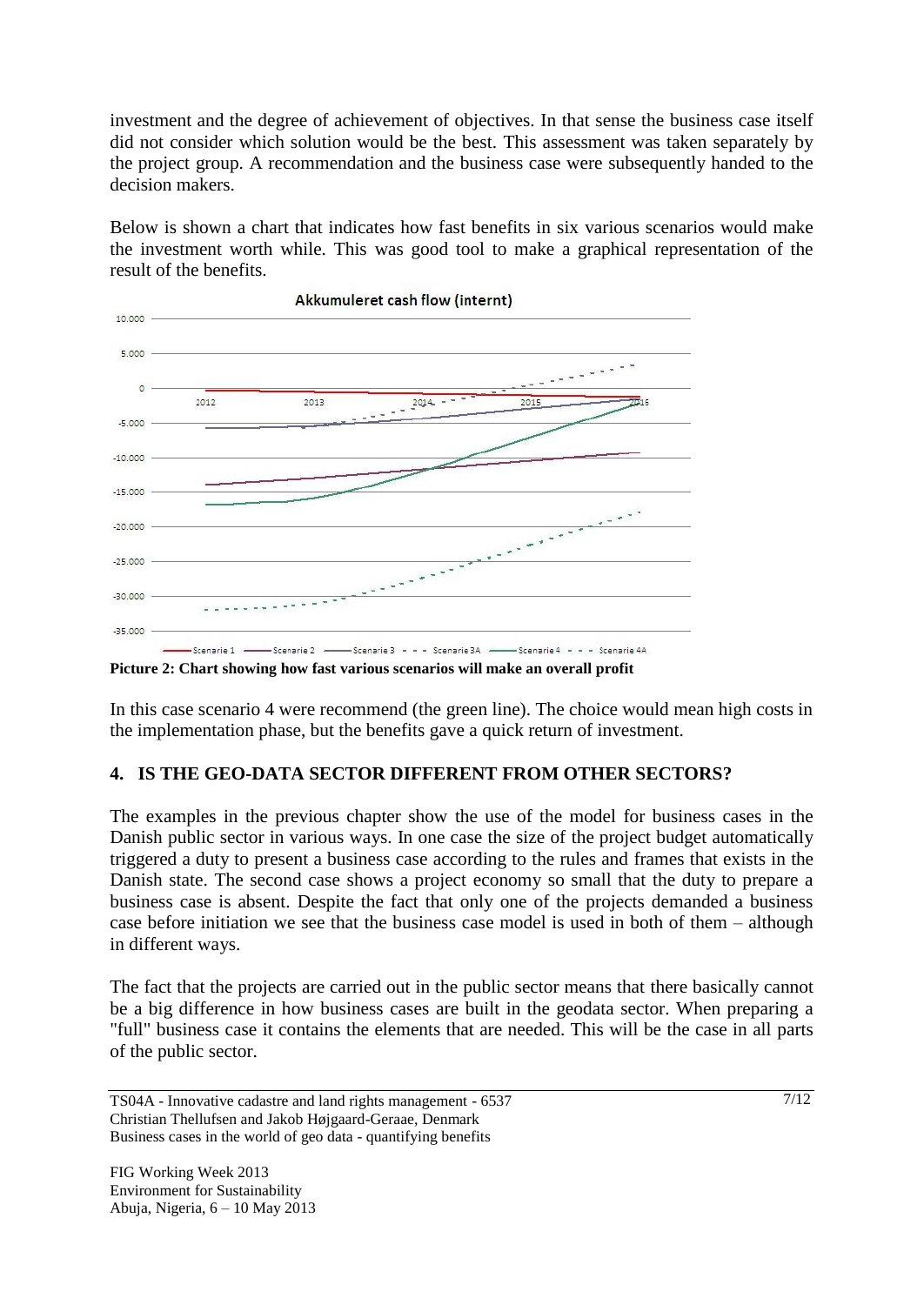# **5. QUANTIFYING BENEFITS – AN EXAMPLE**

However, it is interesting to see how qualitative benefits are handled when these appear in a business case. Often several of the benefits in a business case lies in qualitative benefits. Besides having a qualitative nature, these benefits also often regards external stakeholders. An example is "happier costumers", or "better accessibility". These kinds of benefits are often regarded as very hard to put in a business case because they are difficult to quantify both because they are hard to measure and because they concern matters outside the organisation. It is hence much easier for a decision maker to understand the value of a saved FTE in the organisation, rather than the value the project generates regarding "happier costumers". A goal is therefore to try to quantify qualitative benefits as hard this may be.

In the project on modernisation of the cadastral archives the business case highlights two benefits that concerns qualitative benefits regarding external stakeholders:

### - **Improved digital image**

- o The project will make the agency appear more "on the cutting edge" to the outside world and will help fulfilling a strategic goal within the Ministry of Environment and the government in general regarding "improvement of performance and digital services for citizens and companies".
- **Improved services for citizens** 
	- o The project will make it possible for businesses to develop new innovative products and services that will improve the overall service for the citizens.

Both of the above examples were outside the obvious focus of the project. In a perfect world it would be possible by means of larger analysis to quantify both examples quite precisely. E.g. could a big questionnaire for the top businesses in the area help condense the possible new products that the business could see being developed. However, often when the timeframe is short, it often makes more sense to think outside the box and make use of the numbers already available.

Regarding the first benefit concerning an improved digital image the project looked into what subsidizes the archival part of the organisation received from the government for that specific task. The logic in using this factor as a starting point was that the government would be more likely to support the organisation if it was highlighted as an organisation fulfilling the overall strategic digital goals.

Regarding the second benefit concerning improved services for citizens the project took a very different approach and looked into one of the derived benefits of better products, namely the time factor. When the project was initiated it took at least 10 working days for a citizen to get access to cadastral information in the archive. When building a new house on a property a citizens is often obliged to present a certificate from a surveyor who makes use of the historical cadastral information. The faster this information can be obtained, the less cost the citizen will have to pay for a pre-loan in a bank and get quick access to a much cheaper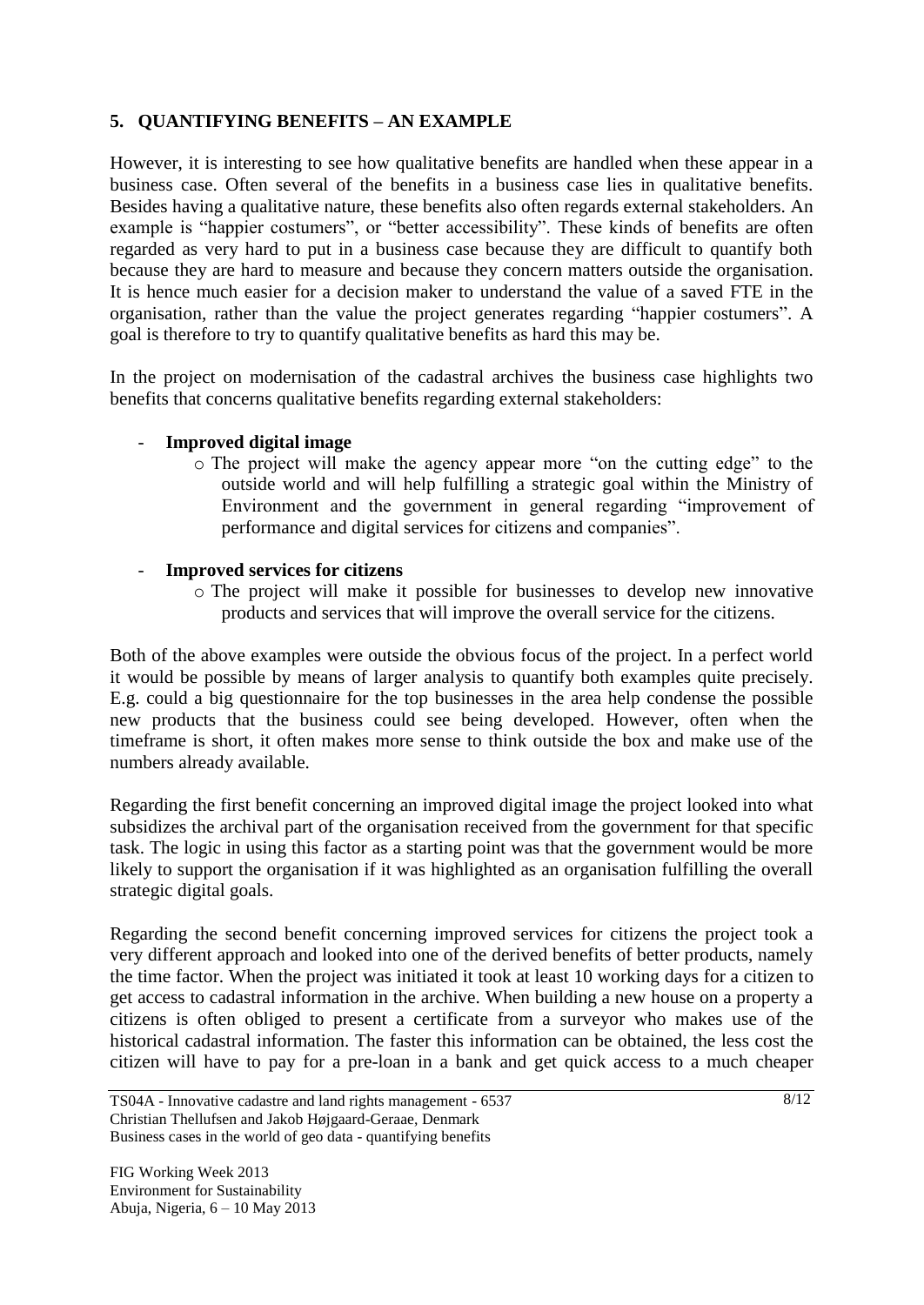financing at a mortgage institute. In term of this project this sum was, even when conservatively calculated, of more value than the overall project expenses.

Especially the latter example illustrates that when looking into quantifying qualitative benefits it is fruitful to think outside the box and try looking for derived, more accessible benefits.

However, the latter example also raises another challenge concerning external qualitative benefits. The so called "harvest-sowing-challenge". The fact is that regarding external benefits it is often another organisation that gets the benefits, than the organisation paying for the project. Whereas this paper will not go deeper into this, it is often a show stopper for using qualitative benefits as "hard currency" in a business case.

#### **6. A STARTING MODEL**

In the work with Danish IT-projects with large budgets, there are basically not given much space in the preparation of a business case. But at the same time the model is a very good template for the purpose. The model and the build-in frames should therefore not be regarded as an obstacle but on the contrary as a great tool to achieve a good advisory for the decision makers.

This should however not imply that there is no space for creativity in the process. It is important, that a project throughout the process relates openly to the elements of the business case. In particular, it is important to work openly and creatively with the benefits that are included in the business case. Often there are benefits that one not immediately would think of, and it may in some cases be decisive for the result. A simple tool to use, to include as many benefits as possible, is to get the project members to brainstorm on the subject. This method helps to broaden the perspective and to prevent a narrowed sight and having focus on the obvious benefits only.



**Picture 3: Brainstorming is important when working with business cases**

TS04A - Innovative cadastre and land rights management - 6537 Christian Thellufsen and Jakob Højgaard-Geraae, Denmark Business cases in the world of geo data - quantifying benefits

FIG Working Week 2013 Environment for Sustainability Abuja, Nigeria, 6 – 10 May 2013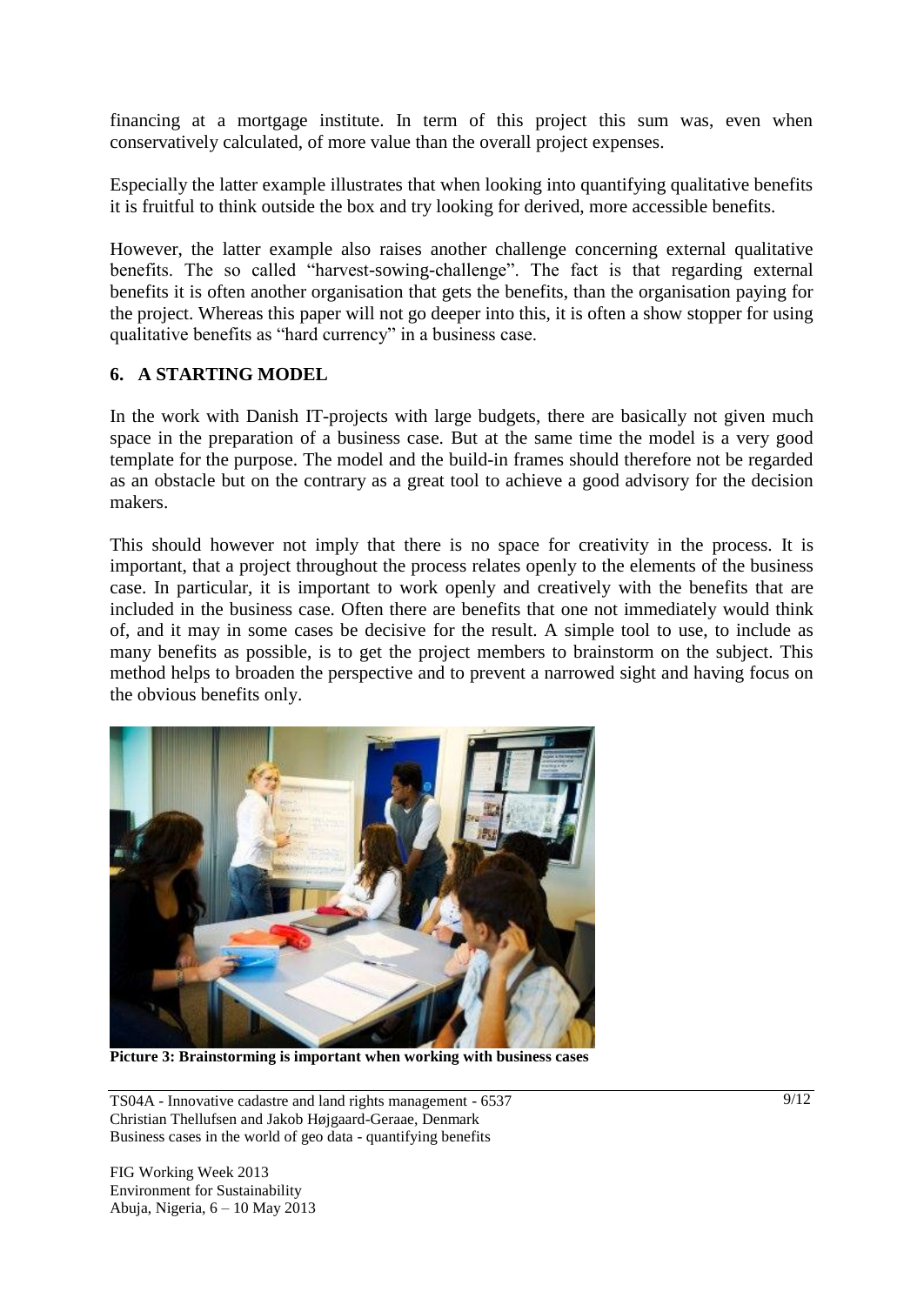At the same time, it is important to consider the surroundings. Often there are benefits that do not occur in the immediate vicinity of the organisation. In spite of the fact that the benefits within the organisation are most convincing, then a public organisation also has to assess the social benefits which could be direct spinoff from the project.

Just as it is important to be creative in the identification of a project's potential benefits, it is also important to be open about possible solutions to achieve the object in the project. With this in mind, it may be possible to find several completely different alternative scenarios, but you must also be open to ideas that you can achieve the objects in varying degrees when changing the span of the project.



**Picture 4: It is important to include a variety of scenarios in the work – and narrowing them down to realistic scenarios**

An example is the above mentioned MAMA-project, which outlined a number of different solutions that presented similar solutions - but with large differences in the costs of implementation.

TS04A - Innovative cadastre and land rights management - 6537 Christian Thellufsen and Jakob Højgaard-Geraae, Denmark Business cases in the world of geo data - quantifying benefits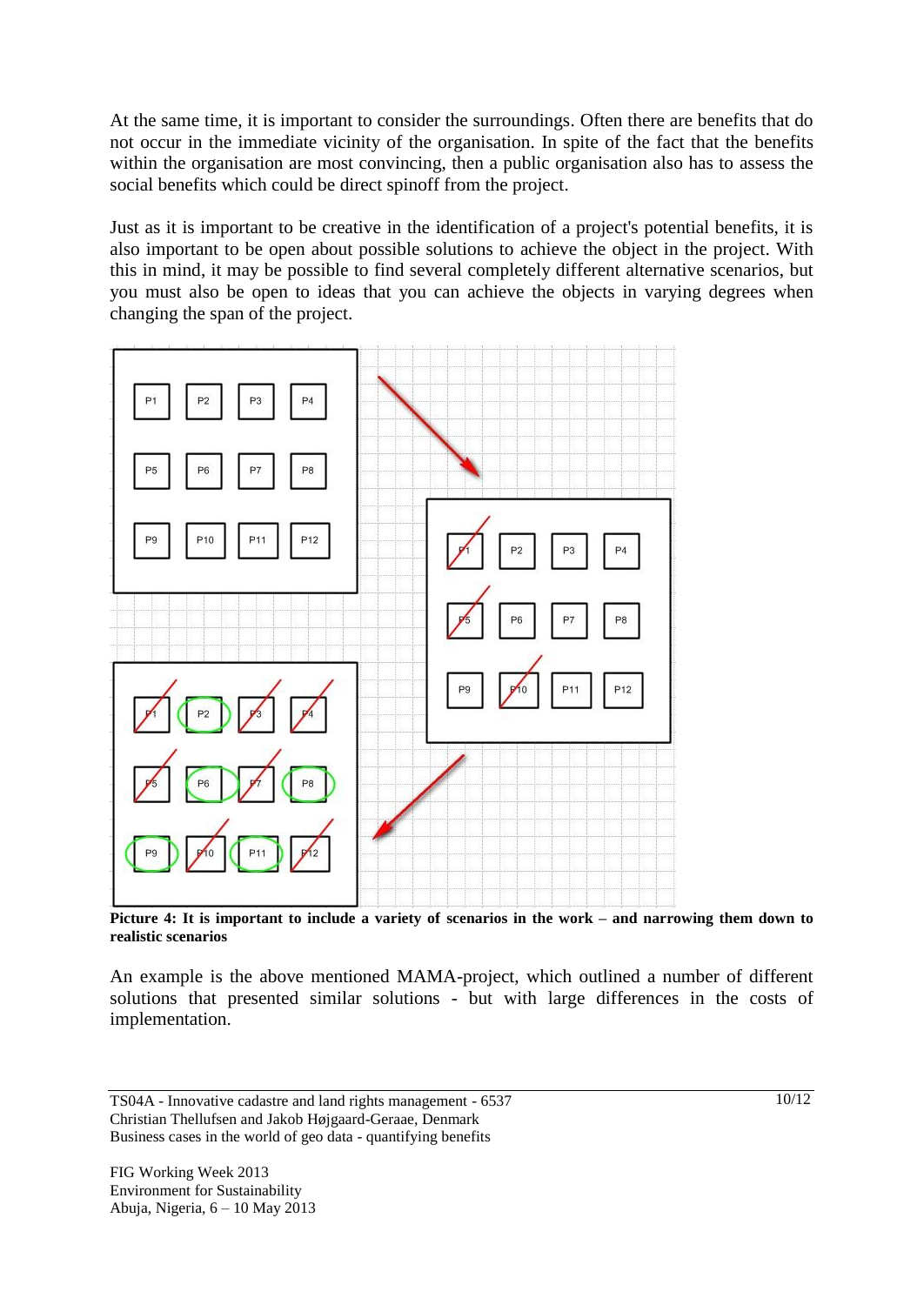Keeping in mind that creativity is important, a model that appears as a barrier can turn out to be a fantastic tool.

# **7. CONCLUSION**

The model for business cases in IT-projects in Denmark gives only little room for creativity. There is a template to be followed and most times the decision makers require a business case showing positive cash flow over a certain period of time. If the presented business case isn't positive, then the project probably will be rejected. This will in most cases makes sense seen with the eyes of society.

Above, two IT projects is presented - one in which the budget was so large that it was required to prepare a business case and one that gave freedom of choice to prepare a business case. In this second project it was nevertheless decided to use many of the elements that are in the model of business cases in Danish IT projects. Why? Because it on one hand is a good way to create an overview of the implications of a project and on the other and – and especially – because a business case can be a great convincing tool to present to decision makers. Who can say no to a good business case?

One of the questions in this paper was whether the Danish geodata sector uses business cases in a different manner than the rest of the public sector in Denmark. The short answer is that this is not the case. All of the Danish public sector is subject to the same rules. However, it was illustrated that the geodata sector is aware of the fact, that the benefits after implementation of projects is not always obvious and easy to identify. And it is important to be creative and open in the process when the benefits are to be identified. In this context it was emphasized that simple tools such as brainstorming is relevant to take in use - it's all about getting ideas on the table.

Likewise, it is important to be open and creative about the choice of solutions to fulfil the project objectives. In the MAMA project a number of scenarios which all, in some degree, could fulfil the objects in the project, was outlined. In the end, a recommendation to the decision makers was given with emphasis on the financial benefits. The mean to get find the "perfect" set of scenarios can be to use – again – the brainstorming sessions in the project group. Starting out with a wide span of scenarios it is most likely that a subset of these scenarios seem more realistic than others. These are to be worked with in the business case.

One of the problems that arise when working with business cases is, that subset of the benefits must be regarded as qualitative benefits. These are not "hard-hitters" to decision-makers who often seek quantitative benefits in their own organisation. In those situations it is important to make an effort to quantify the qualitative benefits - as hard as it may be. In the end, it may be these benefits that turns out to be the decisive factors tipping the balance in a positive direction.

Working with business cases is not only about working with templates – it is also about being creative when creativity appears impossible.